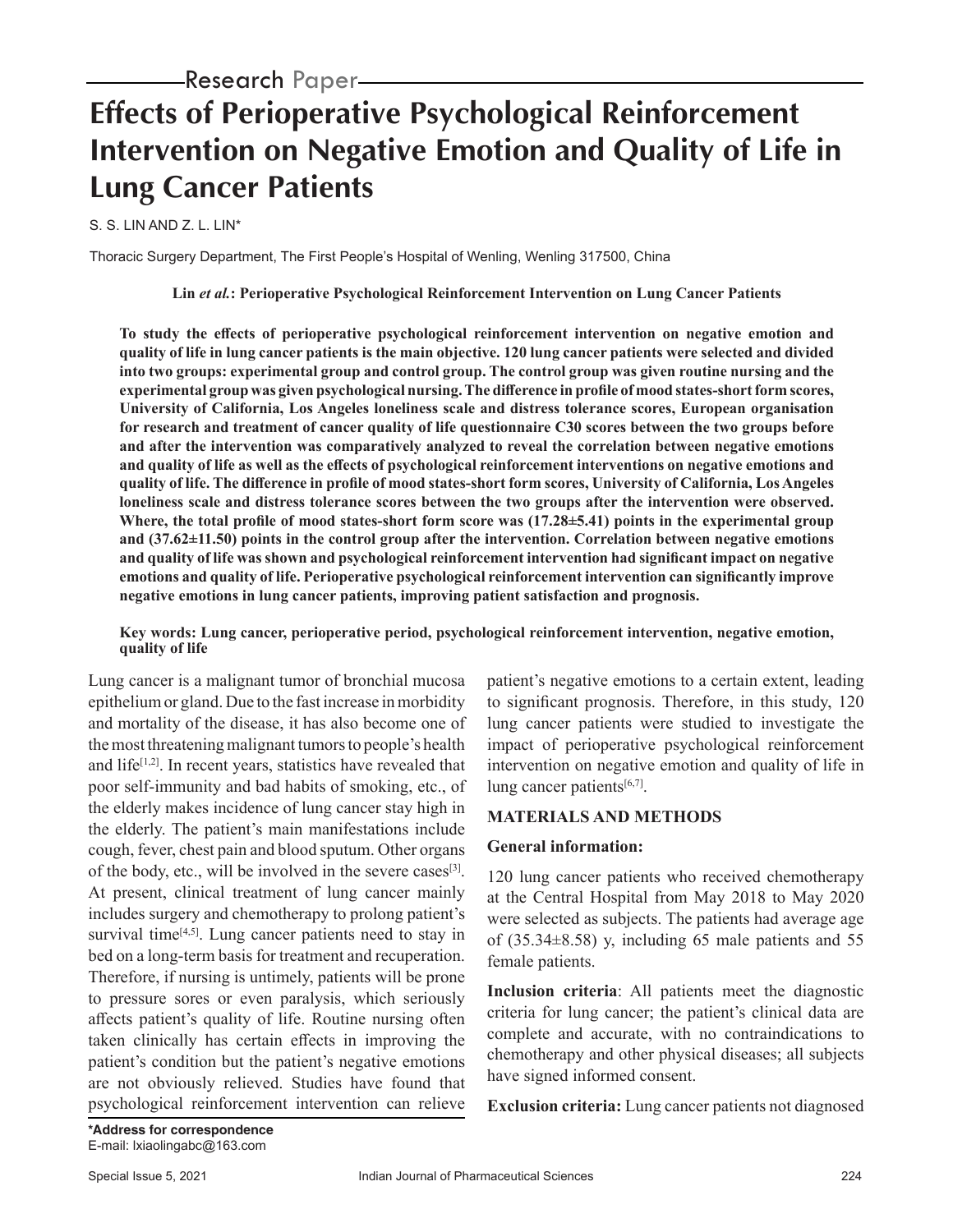by pathological biopsy and cytology; patients who have received chemotherapy; patients with severe heart, liver and kidney organ failure or pregnant and lactating female patients; patients who cannot cooperate with this experiment<sup>[8,9]</sup>.

# **Method:**

The above 120 patients were divided into 2 groups, experimental group and control group. The control group was given routine nursing. The experimental group was given psychological nursing. That is, after the doctor and nurse understand the patient's condition in detail, they actively communicate with the patient to know about the patient's true ideas and take targeted counseling and psychological nursing to ease the patient's negative mood and promote the patient's quick recovery<sup>[10]</sup>. Changes in negative emotions and prognosis of the two groups are observed and comparatively analyzed.

## **Observation indicators and methods:**

**Comparative analysis of Profile Of Mood States-Short Form (POMS-SF) scores in the two groups before and after intervention:** POMS-SF is mainly used to evaluate emotional changes of cancer patients before and after psychological intervention. The questionnaire consists of 30 adjectives, including 6 subscales of Tension-Anxiety (TA), Depression-Dejection (Dd), Anger-Hostility (Ah), Fatigue-Inertia (Fi), Confusion-Disorder (Cb) and Vitality-Activity (Va). The score is 0-4. Where, 0 means "not at all", 1 means "slightly", 2 means "sometimes", 3 means "quite a lot" and 4 means "greatly". Note that the first 5 subscales are negative scales, which means the mood is worse under a higher score, while VA is a positive scale, which means the mood is better under a higher score.

**Comparison of POMS-SF, University of California, Los Angeles loneliness scale (ULS-8) and Distress Tolerance (DT) score differences between the two groups before and after the intervention:** POMS-SF score difference is calculated as in comparative analysis of POMS-SF scores in the two groups before and after intervention. ULS-8 is a loneliness scale which contains 8 items. Where, 1 point means "never", 2 points means "rarely", 3 points means "sometimes" and 4 points means "always". A higher patient's score indicates stronger loneliness. DT is used to reflect the average pain experienced by the patient in the last week, with 1-3 points for mild pain, 4-6 points for moderate pain, 7-9 points for severe pain and 10 points for extreme pain[11,12].

**Comparative analysis of European organisation for research and treatment of cancer quality of life questionnaire C30 (QLQ-C30) score between the two groups before and after the intervention:** European organisation for research and treatment of cancer quality of life questionnaire C30 (QLQ-C30) contains a total of 30 items, including 5 functions of physical function, cognitive function, role function, emotional function and social function plus 3 symptoms of fatigue, pain, nausea and vomiting. Where, 1 point means "no completely", 2 points means "a little", 3 points means "quite a lot" and 4 points means "very much"<sup>[13,14]</sup>. A higher score in function indicates patient's better functional status and quality of life; a higher score in symptom indicates more symptoms or problems, that is, worse quality of life.

**Comparative analysis of QLQ-C30 score difference between the two groups before and after the intervention:** QLQ-C30 score difference is calculated as in comparative analysis of POMS-SF scores in the two groups before and after intervention.

**Correlation analysis of negative emotions and quality of life:** According to the research results of comparative analysis of POMS-SF scores in the two groups, comparison of POMS-SF, ULS-8 and DT score differences between the two groups, comparative analysis of QLQ-C30 score between the two groups and comparative analysis of QLQ-C30 score difference between the two groups before and after the intervention, the correlation between POMS-SF, DT and ULS-8 and QLQ-C30 is analyzed.

**Effect of time and intervention factors on quality of life and mood state:** Combining the research results of comparative analysis of POMS-SF scores in the two groups, comparison of POMS-SF, ULS-8 and DT score differences between the two groups, comparative analysis of QLQ-C30 score between the two groups and comparative analysis of QLQ-C30 score difference between the two groups before and after the intervention, the effect of time and intervention factors on quality of life and mood state are analyzed.

# **Statistical methods:**

SPSS 20.0 software was used for statistical analysis of the experimental data. The experimental data are expressed as mean±standard deviation (x±s). One-way analysis of variance is used for significance analysis of data. p<0.05 indicates difference in data between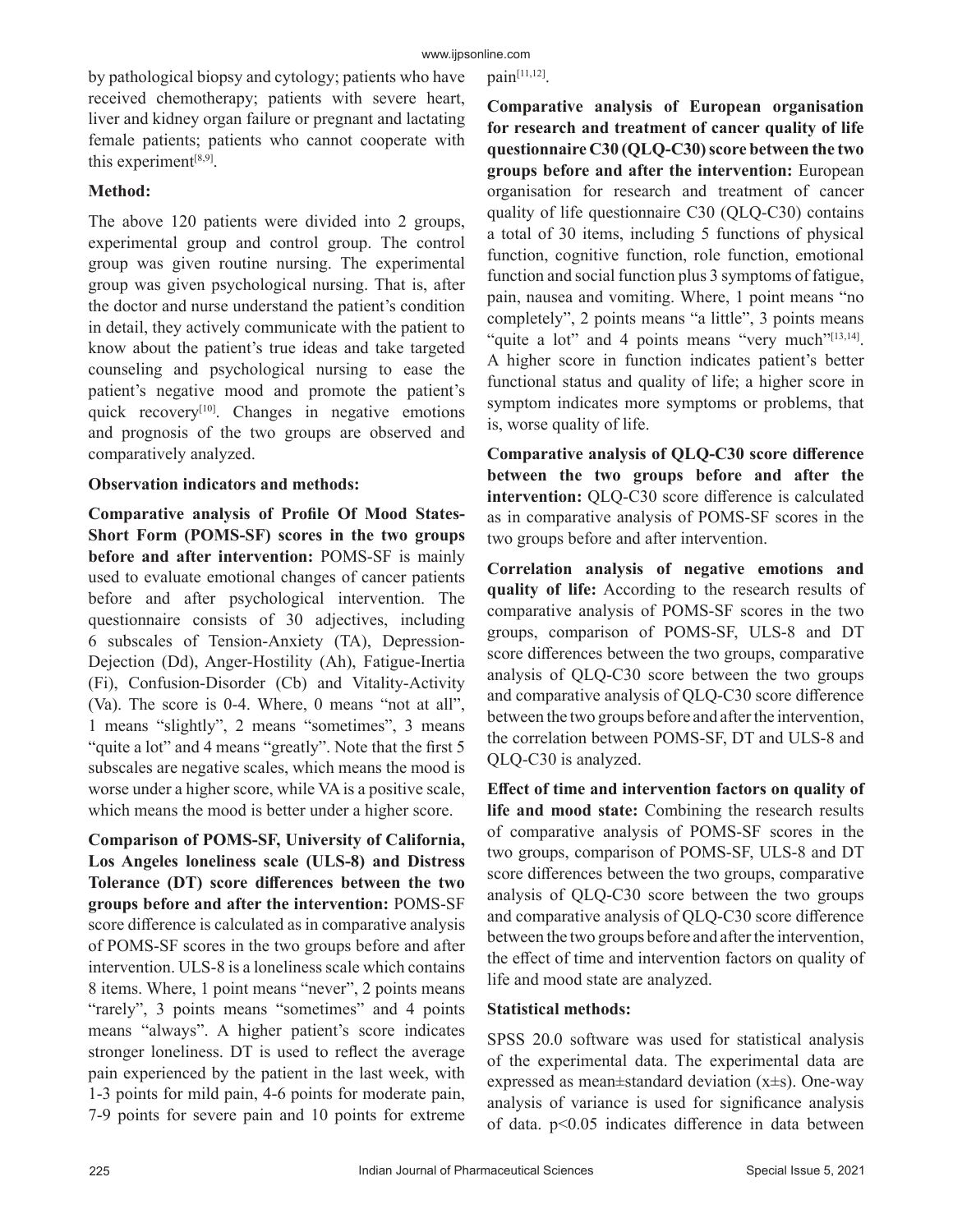

**Fig. 1: Fishbone diagram of effect of perioperative psychological reinforcement**

the groups;  $p<0.01$  indicates significant difference, as shown in fig. 1

#### **RESULTS AND DISCUSSION**

The total POMS-SF score is (35.86±12.39) points in the experimental group and  $(36.35 \pm 12.28)$  points in the control group before the intervention; the total POMS-SF score is  $(17.28 \pm 5.41)$  points in the experimental group and  $(37.62 \pm 11.50)$  points in the control group after the intervention. Comparative analysis shows that cancer patients have obvious negative emotions. The ULS-8 and DT scores are respectively (20.03±3.05) and  $(4.42\pm1.13)$  points in the experimental group before the intervention, which are respectively (13.74±2.12) and  $(2.74\pm0.73)$  points after the intervention. The ULS-8 and DT scores are respectively (20.64±2.24) and  $(22.29\pm1.76)$  points in the control group before the intervention, which are respectively  $(4.31\pm0.73)$  and  $(4.40\pm0.83)$  points after the intervention. There is no statistical difference in the total POMS-SF scores and the subscales between the experimental group and the control group before the intervention  $(p>0.05)$ , showing comparability; statistical difference is shown after the intervention ( $p<0.05$ ), shown in Table 1.

As shown in fig. 2, Note: 1 means total POMS-SF score; 2 means TA; 3 means DD; 4 means AH; 5 means FI; 6 means CB; 7 means VA; 8 means ULS-8; 9 means  $DT^{[15]}$ .

There are statistically significant differences in POMS-SF, ULS-8 and DT scores between the two groups before and after the intervention  $(p<0.05)$  (Table 2).

After the intervention, except for diarrhea, the scores of functional areas in the experimental group show a significant upward trend, while the scores of symptoms and single test items decrease, showing statistically significant difference ( $p<0.05$ ); except for dyspnea and financial difficulty ( $p$ <0.05), the scores of other items

| TABLE 1: COMPARISON OF THE SUCCESS RATE OF WEANING BETWEEN THE TWO GROUPS |
|---------------------------------------------------------------------------|
|---------------------------------------------------------------------------|

|                                |                                         | Experimental group $(n,=60)$ |         |       | Control group $(n,=60)$ |                                        |          |       |  |  |
|--------------------------------|-----------------------------------------|------------------------------|---------|-------|-------------------------|----------------------------------------|----------|-------|--|--|
| <b>Item</b>                    | Before the<br>intervention intervention | After the                    |         | p     | Before the              | After the<br>intervention intervention | t        | p     |  |  |
| <b>Total POMS-</b><br>SF score | 35.86±12.39                             | $17.28 + 5.41$               | 7.54    | 0.001 |                         | $36.35 \pm 12.28$ $37.62 \pm 11.50$    | $-1.759$ | 0.19  |  |  |
| TA                             | $5.78 \pm 2.76$                         | $3.07 \pm 1.61$              | 4.55    | 0.001 | $5.95 \pm 2.76$         | $6.06 \pm 2.50$                        | $-1.187$ | 0.245 |  |  |
| DD.                            | $5.34 \pm 2.22$                         | $3.19 \pm 1.61$              | 4.76    | 0.001 | $6.07 \pm 2.73$         | $6.26 \pm 2.32$                        | $-0.394$ | 0.684 |  |  |
| AH                             | $4.68 \pm 2.88$                         | $2.40+1.14$                  | 4.95    | 0.001 | $4.57 \pm 2.48$         | $5.00+2.41$                            | $-0.983$ | 0.325 |  |  |
| FI.                            | $4.52 \pm 3.07$                         | $2.21 \pm 1.86$              | $-4.97$ | 0.001 | $4.97 \pm 2.79$         | $5.62 \pm 1.61$                        | $-3.164$ | 0.002 |  |  |
| <b>CB</b>                      | $6.87 \pm 1.97$                         | $2.81 \pm 1.14$              | 4.27    | 0.001 | $6.73 \pm 2.16$         | $6.72 \pm 2.14$                        | 0.641    | 0.562 |  |  |
| <b>VA</b>                      | $5.28 + 7.62$                           | $2.63 \pm 2.54$              | $-5.70$ | 0.001 | $6.73 \pm 2.16$         | $5.12 \pm 1.83$                        | $-0.113$ | 0.905 |  |  |
| $ULS-8$                        | $20.03 \pm 3.05$                        | $13.74 \pm 2.12$             | 17.4    | 0.001 | $20.64 \pm 2.24$        | $22.29 \pm 1.76$                       | $-4.04$  | 0.001 |  |  |
| DT                             | $4.42 \pm 1.13$                         | $2.74 \pm 0.73$              | $-5.77$ | 0.001 | $4.31 \pm 0.73$         | $4.40\pm0.83$                          | $-0.75$  | 0.451 |  |  |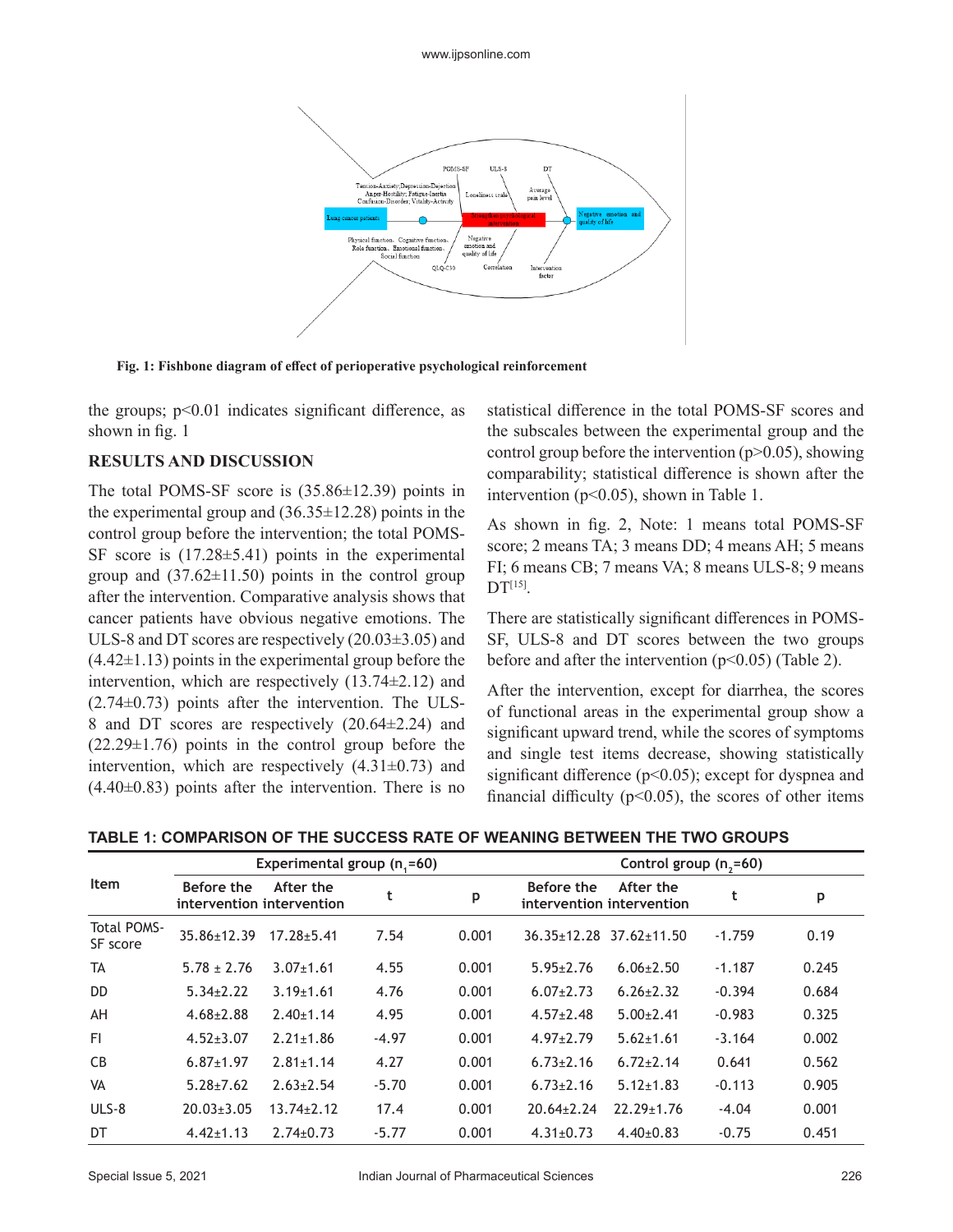

**Fig. 2: Scatter diagram of comparative analysis of POMS-SF scores in the two groups before and after the intervention**

## **TABLE 2: COMPARATIVE ANALYSIS OF DIFFERENCE IN POMS-SF, ULS-8 AND DT SCORES BEFORE AND AFTER THE INTERVENTION (x±s)**

|                                |                  | Experimental group $(n_1=60)$          |                            |                  |                                        | Control group (n <sub>2</sub> =60) |       |       |
|--------------------------------|------------------|----------------------------------------|----------------------------|------------------|----------------------------------------|------------------------------------|-------|-------|
| Item                           | Before the       | After the<br>intervention intervention | <b>Difference</b><br>value | Before the       | After the<br>intervention intervention | <b>Difference</b><br>value         | t     | p     |
| <b>Total POMS-</b><br>SF score | 35.86±12.39      | $17.28 + 5.41$                         | $18.58 + 5.69$             |                  | $36.35 \pm 12.28$ $37.62 \pm 11.50$    | $1.27 \pm 11.75$                   | 7.25  | 0.001 |
| TA                             | $5.78 \pm 2.76$  | $3.07 + 1.61$                          | $2.71 \pm 1.89$            | $5.95 \pm 2.76$  | $6.06 \pm 2.50$                        | $0.11 \pm 2.66$                    | 6.58  | 0.001 |
| DD.                            | $5.34 \pm 2.22$  | $3.19 \pm 1.61$                        | $2.15 \pm 1.98$            | $6.07 \pm 2.73$  | $6.26 \pm 2.32$                        | $0.19 \pm 2.68$                    | 5.85  | 0.001 |
| AH                             | $4.68 \pm 2.88$  | $2.40 \pm 1.14$                        | $2.28 + 2.65$              | $4.57 \pm 2.48$  | $5.00+2.41$                            | $0.43 \pm 2.45$                    | 5.63  | 0.001 |
| FI.                            | $4.52 \pm 3.07$  | $2.21 \pm 1.86$                        | $2.31 \pm 2.85$            | $4.97+2.79$      | $5.62 \pm 1.61$                        | $0.65 \pm 2.54$                    | 5.32  | 0.001 |
| C <sub>B</sub>                 | $6.87 \pm 1.97$  | $2.81 \pm 1.14$                        | $4.06 \pm 1.87$            | $6.73 \pm 2.16$  | $6.85 \pm 2.14$                        | $0.2 + 2.14$                       | 7.05  | 0.001 |
| <b>VA</b>                      | $5.28 + 7.62$    | $2.63 \pm 2.54$                        | $2.65 \pm 5.60$            | $6.73 \pm 2.16$  | $7.12 \pm 1.83$                        | $0.39 + 1.89$                      | 6.74  | 0.001 |
| $ULS-8$                        | $20.03 \pm 3.05$ | $13.74 \pm 2.12$                       | $6.29 + 2.74$              | $20.64 \pm 2.24$ | $22.29 \pm 1.76$                       | $1.65 \pm 2.01$                    | 14.60 | 0.001 |
| DT                             | $4.42 \pm 1.13$  | $2.74 \pm 0.73$                        | $1.68 \pm 0.85$            | $4.31 \pm 0.73$  | $4.40\pm0.83$                          | $0.09 \pm 0.75$                    | 7.50  | 0.001 |

### **TABLE 3: COMPARATIVE ANALYSIS OF QLQ-C30 SCORES BETWEEN THE EXPERIMENTAL GROUP AND THE CONTROL GROUP BEFORE THE INTERVENTION (x±s)**

|                           |                            | Experimental group (n <sub>1</sub> =60) |      |       | Control group (n <sub>2</sub> =60) |                                        |       |       |  |
|---------------------------|----------------------------|-----------------------------------------|------|-------|------------------------------------|----------------------------------------|-------|-------|--|
| <b>Item</b>               | Before the<br>intervention | After the<br>intervention               | t    | p     | Before the                         | After the<br>intervention intervention | t     | p     |  |
| <b>Functional area</b>    |                            |                                         |      |       |                                    |                                        |       |       |  |
| Physical function         | $8.67 \pm 3.32$            | $11.10 \pm 1.63$                        | 5.25 | 0.001 | $8.76 \pm 2.48$                    | $8.65 \pm 2.33$                        | 1.102 | 0.312 |  |
| Role function             | $2.09 \pm 1.48$            | $3.58 + 0.88$                           | 3.67 | 0.001 | $2.89 \pm 1.45$                    | $2.71 \pm 1.02$                        | 0.755 | 0.452 |  |
| Cognitive function        | $3.67 \pm 1.48$            | $4.21 \pm 0.61$                         | 2.70 | 0.001 | $3.83 \pm 1.07$                    | $3.33 \pm 0.90$                        | 1.875 | 0.065 |  |
| <b>Emotional function</b> | $7.53 \pm 2.40$            | $7.95 \pm 0.71$                         | 4.91 | 0.001 | $7.78 \pm 2.45$                    | $3.71 \pm 1.03$                        | 0.592 | 0.695 |  |
| Social function           | $3.11 \pm 1.40$            | $4.37 \pm 0.98$                         | 3.48 | 0.001 | $3.33 \pm 1.56$                    | $7.36 \pm 0.82$                        | 1.725 | 0.485 |  |
| Overall health condition  | $7.74 \pm 1.54$            | $8.17 \pm 0.94$                         | 4.07 | 0.001 | $7.88 \pm 1.22$                    | $2.60 \pm 1.21$                        | 1.942 | 0.170 |  |
| Symptom/single item       |                            |                                         |      |       |                                    |                                        |       |       |  |
| Fatigue                   | $2.81 \pm 1.62$            | $2.26 \pm 0.76$                         | 4.84 | 0.001 | $2.58 + 1.95$                      | $2.60 \pm 1.21$                        | 0.043 | 0.956 |  |
| Pain                      | $2.74 \pm 1.64$            | $1.84 \pm 0.81$                         | 7.36 | 0.001 | $2.49 \pm 1.46$                    | $2.21 \pm 1.05$                        | 4.254 | 0.382 |  |
| Nausea and vomiting       | $2.28 \pm 1.75$            | $1.19 \pm 0.45$                         | 5.19 | 0.001 | $2.09 \pm 1.68$                    | $2.31 \pm 1.35$                        | 1.050 | 0.285 |  |
| dyspnea                   | $1.88 \pm 0.83$            | $1.16 \pm 0.49$                         | 4.26 | 0.001 | $2.18 \pm 1.10$                    | $1.74 \pm 0.80$                        | 2.262 | 0.025 |  |
| Insomnia                  | $2.18 \pm 0.84$            | $1.63 \pm 0.49$                         | 4.75 | 0.001 | $2.06 \pm 0.75$                    | $2.36 \pm 0.75$                        | 1.679 | 0.095 |  |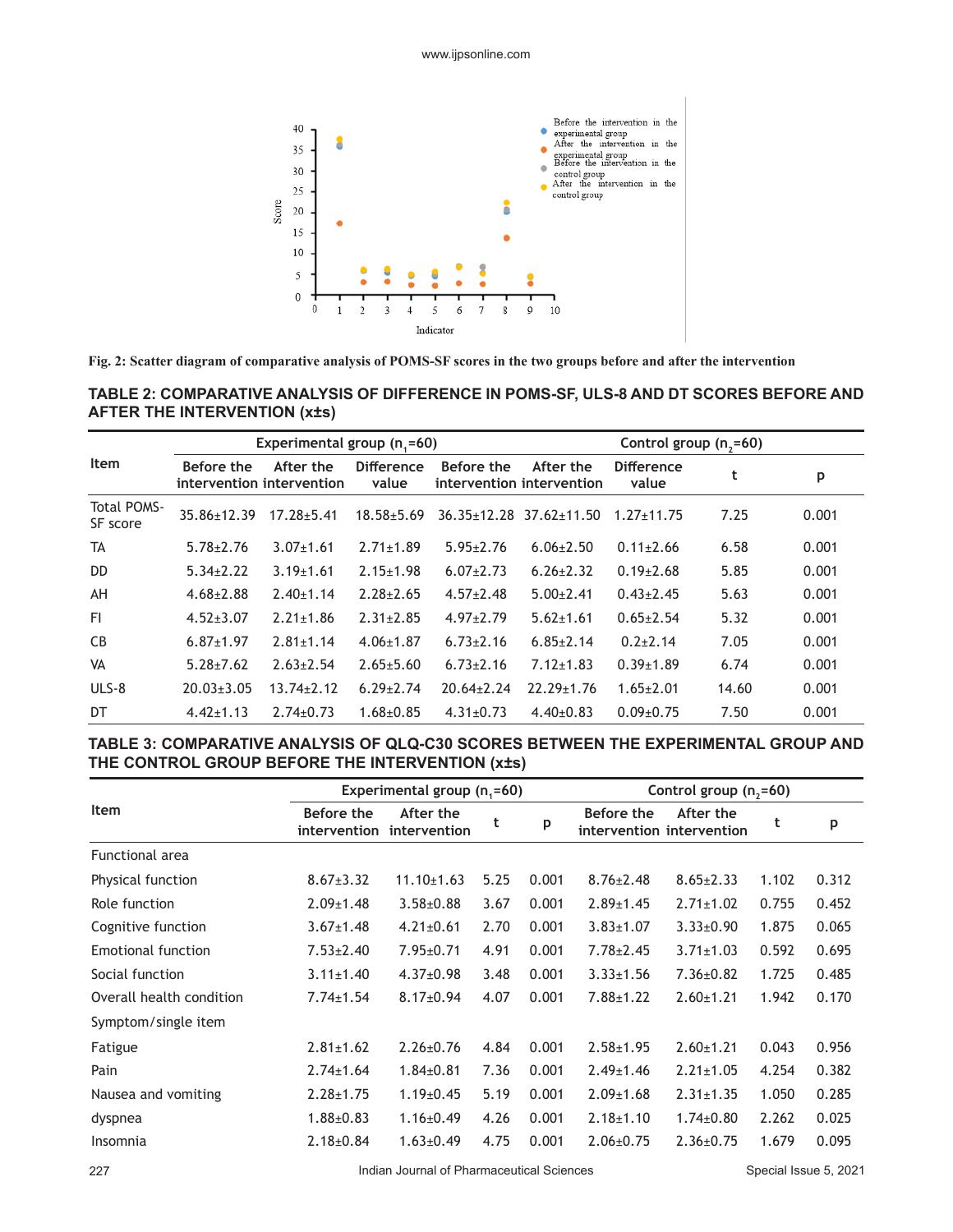| www.ijpsonline.com   |                 |                 |             |       |                 |                 |       |       |  |
|----------------------|-----------------|-----------------|-------------|-------|-----------------|-----------------|-------|-------|--|
| Loss of appetite     | $2.80+0.73$     | $1.95 \pm 0.62$ | 4.50        | 0.001 | $2.54 \pm 0.95$ | $2.60+0.83$     | 0.470 | 0.638 |  |
| Constipation         | $1.96 \pm 1.05$ | $1.33 \pm 0.61$ | 2.87        | 0.001 | $1.82 + 0.83$   | $1.98 \pm 0.90$ | 0.965 | 0.336 |  |
| Diarrhea             | $1.18 + 0.46$   | $1.02 + 0.15$   | 4.67        | 0.001 | $1.25 \pm 0.44$ | $1.12 + 0.33$   | 0.441 | 0.285 |  |
| Financial difficulty | $2.56 \pm 0.82$ | $3.23 \pm 0.57$ | 4.274 0.001 |       | $2.86 \pm 0.78$ | $3.40\pm0.59$   | 3.290 | 0.001 |  |

in the control group show no statistically significant difference before and after the intervention  $(p>0.05)$ , shown in Table 3.

In terms of difference in quality of life (QLQ-C30) scores between the two groups before and after the intervention, except for social function, dyspnea, diarrhea and financial difficulty which show no statistically significant difference (p>0.05), scores of other indicators show statistically significant difference before and after the intervention  $(p<0.05)$  shown in Table 4.

Correlation analysis between QLQ-C30 item scores and total POMS-SF scores, subscale scores, loneliness scores and psychological pain scores shows that the

## **TABLE 4: COMPARATIVE ANALYSIS OF QLQ-C30 SCORE DIFFERENCE BETWEEN THE TWO GROUPS BEFORE AND AFTER THE INTERVENTION (x±s)**

|                                | Experimental group $(n_1=60)$<br>Control group (n <sub>2</sub> =60) |                  |                            |                                         |                 |                            |       |       |
|--------------------------------|---------------------------------------------------------------------|------------------|----------------------------|-----------------------------------------|-----------------|----------------------------|-------|-------|
| Item                           | Before the<br>intervention intervention                             | After the        | <b>Difference</b><br>value | Before the<br>intervention intervention | After the       | <b>Difference</b><br>value | t     | p     |
| Functional<br>area             |                                                                     |                  |                            |                                         |                 |                            |       |       |
| Physical<br>function           | $8.67 \pm 3.32$                                                     | $11.10 \pm 1.63$ | $2.47 \pm 2.03$            | $8.76 \pm 2.48$                         | $8.65 \pm 2.33$ | $-0.09 \pm 2.38$           | 4.029 | 0.001 |
| Role<br>function               | $2.09 \pm 1.48$                                                     | $3.58 \pm 0.88$  | $1.49 \pm 0.94$            | $2.89 \pm 1.45$                         | $2.71 \pm 1.02$ | $-0.17 \pm 1.35$           | 3.686 | 0.001 |
| Cognitive<br>function          | $3.67 \pm 1.48$                                                     | $4.21 \pm 0.61$  | $0.54 \pm 0.69$            | $3.83 \pm 1.07$                         | $3.33 \pm 0.90$ | $-0.48 \pm 1.06$           | 6.158 | 0.001 |
| Emotional<br>function          | $7.53 \pm 2.40$                                                     | 7.95±0.71        | $0.42 \pm 1.31$            | $7.78 \pm 2.45$                         | $3.71 \pm 1.03$ | $0.08 \pm 2.45$            | 7.685 | 0.001 |
| Social<br>function             | $3.11 \pm 1.40$                                                     | $4.37 \pm 0.98$  | $1.26 \pm 1.18$            | $3.33 \pm 1.56$                         | $7.36 \pm 0.82$ | $0.40 \pm 1.46$            | 1.823 | 0.085 |
| Overall<br>health<br>condition | $7.74 \pm 1.54$                                                     | $8.17 \pm 0.94$  | $0.43 \pm 0.72$            | $7.88 \pm 1.22$                         | $2.60 \pm 1.21$ | $-0.50+0.92$               | 6.852 | 0.001 |
| Symptom/<br>single item        |                                                                     |                  |                            |                                         |                 |                            |       |       |
| Fatigue                        | $2.81 \pm 1.62$                                                     | $2.26 \pm 0.76$  | $-0.55 \pm 1.23$           | $2.58 \pm 1.95$                         | $2.60 \pm 1.21$ | $0.03 \pm 1.16$            | 3.653 | 0.001 |
| Pain                           | $2.74 \pm 1.64$                                                     | $1.84 \pm 0.81$  | $-0.88 + 0.67$             | $2.49 \pm 1.46$                         | $2.21 \pm 1.05$ | $-0.27 \pm 0.98$           | 4.152 | 0.001 |
| Nausea and<br>vomiting         | $2.28 \pm 1.75$                                                     | $1.19 \pm 0.45$  | $-1.07 + 0.85$             | $2.09 \pm 1.68$                         | $2.31 \pm 1.35$ | $0.24 \pm 1.10$            | 3.895 | 0.001 |
| dyspnea                        | $1.88 \pm 0.83$                                                     | $1.16 \pm 0.49$  | $-0.70+0.44$               | $2.18 \pm 1.10$                         | $1.74 \pm 0.80$ | $-0.45 \pm 0.79$           | 1.260 | 0.306 |
| Insomnia                       | $2.18 \pm 0.84$                                                     | $1.63 \pm 0.49$  | $-0.53 \pm 0.60$           | $2.06 \pm 0.75$                         | $2.36 \pm 0.75$ | $0.33 \pm 1.04$            | 5.682 | 0.001 |
| Loss of<br>appetite            | $2.80 \pm 0.73$                                                     | $1.95 \pm 0.62$  | $-0.84 \pm 1.05$           | $2.54 \pm 0.95$                         | $2.60 \pm 0.83$ | $0.10{\pm}0.86$            | 3.561 | 0.001 |
| Constipation                   | $1.96 \pm 1.05$                                                     | $1.33 \pm 0.61$  | $-0.60 \pm 1.13$           | $1.82 \pm 0.83$                         | $1.98 \pm 0.90$ | $0.17 \pm 0.89$            | 2.652 | 0.015 |
| Diarrhea                       | $1.18 \pm 0.46$                                                     | $1.02 \pm 0.15$  | $-0.12 \pm 0.37$           | $1.25 \pm 0.44$                         | $1.12 \pm 0.33$ | $-0.09 \pm 0.71$           | 0.185 | 0.865 |
| Financial<br>difficulty        | $2.56 \pm 0.82$                                                     | $3.23 \pm 0.57$  | $0.65 \pm 0.64$            | $2.86 \pm 0.78$                         | $3.40 \pm 0.59$ | $0.57 \pm 0.43$            | 0.052 | 0.856 |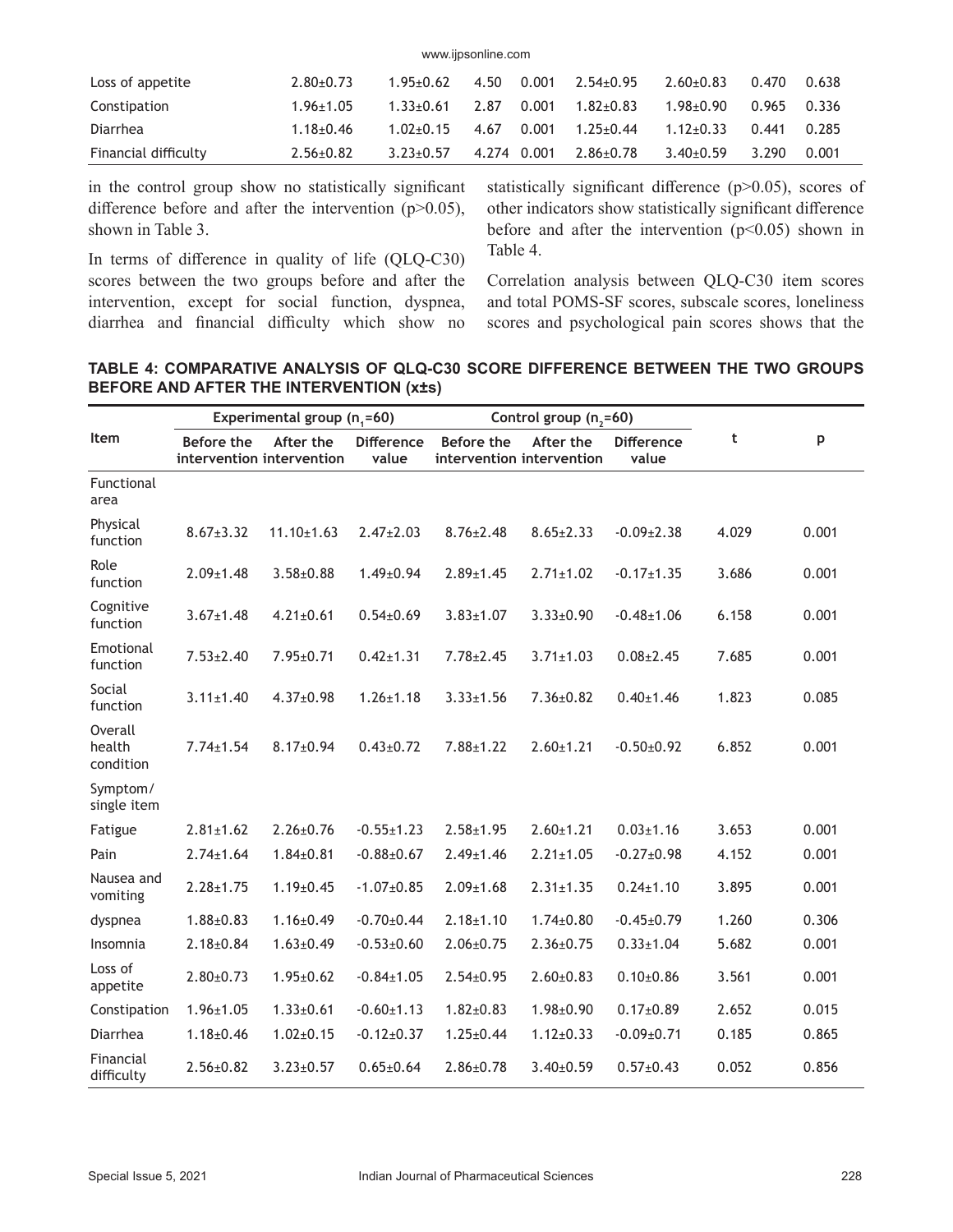| TABLE 5: CORRELATION ANALYSIS OF NEGATIVE EMOTIONS AND QUALITY OF LIFE |           |       |           |       |           |       |                                |       |       |  |  |  |
|------------------------------------------------------------------------|-----------|-------|-----------|-------|-----------|-------|--------------------------------|-------|-------|--|--|--|
| QLQ-C30                                                                | <b>TA</b> | FI.   | <b>DD</b> | AH    | <b>CD</b> | VA    | <b>Total POMS-</b><br>SF score | ULS-8 | DT    |  |  |  |
| Physical<br>function                                                   | 0.025     | 0.263 | 0.052     | 0.052 | 0.052     | 0.063 | 0.065                          | 0.141 | 0.279 |  |  |  |
| Role function                                                          | 0.012     | 0.285 | 0.063     | 0.084 | 0.065     | 0.008 | 0.152                          | 0.185 | 0.120 |  |  |  |
| Emotional<br>function                                                  | 0.456     | 0.201 | 0.582     | 0.465 | 0.043     | 0.052 | 0.625                          | 0.263 | 0.123 |  |  |  |
| Cognitive<br>function                                                  | 0.165     | 0.305 | 0.26      | 0.083 | 0.038     | 0.165 | 0.263                          | 0.254 | 0.196 |  |  |  |
| Social<br>function                                                     | 0.085     | 0.185 | 0.284     | 0.082 | 0.082     | 0.075 | 0.152                          | 0.056 | 0.155 |  |  |  |
| Overall health<br>condition                                            | 0.089     | 0.186 | 0.167     | 0.186 | 0.125     | 0.103 | 0.012                          | 0.082 | 0.241 |  |  |  |
| Nausea and<br>vomiting                                                 | 0.065     | 0.011 | 0.34      | 0.26  | 0.070     | 0.036 | 0.011                          | 0.028 | 0.001 |  |  |  |
| Fatigue                                                                | 0.024     | 0.23  | 0.165     | 0.256 | 0.096     | 0.080 | 0.263                          | 0.264 | 0.023 |  |  |  |
| Pain                                                                   | 0.238     | 0.184 | 0.238     | 0.233 | 0.154     | 0.029 | 0.305                          | 0.380 | 0.168 |  |  |  |
| Dyspnea                                                                | 0.147     | 0.162 | 0.154     | 0.118 | 0.056     | 0.050 | 0.262                          | 0.054 | 0.012 |  |  |  |
| Insomnia                                                               | 0.084     | 0.325 | 0.207     | 0.205 | 0.286     | 0.016 | 0.238                          | 0.058 | 0.025 |  |  |  |
| Loss of<br>appetite                                                    | 0.063     | 0.275 | 0.085     | 0.241 | 0.019     | 0.105 | 0.294                          | 0.063 | 0.227 |  |  |  |
| Constipation                                                           | 0.176     | 0.023 | 0.267     | 0.261 | 0.145     | 0.056 | 0.164                          | 0.025 | 0.052 |  |  |  |
| Diarrhea                                                               | 0.096     | 0.042 | 0.203     | 0.045 | 0.087     | 0.063 | 0.245                          | 0.362 | 0.053 |  |  |  |
| Financial<br>difficulty                                                | 0.123     | 0.182 | 0.308     | 0.108 | 0.056     | 0.196 | 0.063                          | 0.215 | 0.065 |  |  |  |

www.ijpsonline.com

general trend in that the functional areas of quality of life are significantly correlated with negative emotions ( $p<0.05$ ), the symptom areas and single items are significantly correlated with negative emotions  $(p<0.05)$  shown in Table 5.

The impact of perioperative psychological reinforcement intervention on negative emotions and quality of life in lung cancer patients is analyzed. Perioperative psychological reinforcement is an intervention factor that exerts insignificant effect on loss of appetite, diarrhea and financial difficulty in QLQ-C30 with statistical difference ( $p$  $>$ 0.05), but significant effect is exerted on other areas of quality of life and mood state, showing statistical differences ( $p$ <0.05). At the same time, except for social function, dyspnea, diarrhea and financial difficulty in QLQ-C30, there is interaction between intervention factors and time factors in other areas and mood state  $(p<0.05)$ .

Lung cancer is a common malignant tumor in China, which shows gradually increasing incidence under gradually increasing pressure and influence of external factors such as irregular life, seriously threatening patient's health and quality of life. Moreover, most

patients are in advanced stage in clinical examination $[16]$ . Recent years witness high incidence of lung cancer in the elderly, mainly due to reduced immunity in the elderly<sup>[17]</sup>. Clinical investigation found that most patients currently take rest after surgery, which brings certain negative emotions<sup>[18]</sup>. The conventional nursing methods adopted in clinical practice display some drawbacks, such as emotional instability which leads to a decline in rehabilitation ability. Comparatively speaking, psychological reinforcement intervention can significantly relieve negative emotions and improve quality of life in lung cancer patients<sup>[19]</sup>. The results of this experiment indicate that perioperative psychological reinforcement intervention can significantly improve negative emotions of lung cancer patients, thereby improving patient satisfaction and prognosis.

Psychological reinforcement intervention can relieve negative emotions of lung cancer patients to a certain extent and help patients positively face occurrence and treatment of the disease. Firstly, it creates a harmonious relationship between medical staff and patients, which will relieve the patient's anxiety so that patients receive treatment more easily, thereby improving psychological state. Secondly, it provides psychological counseling